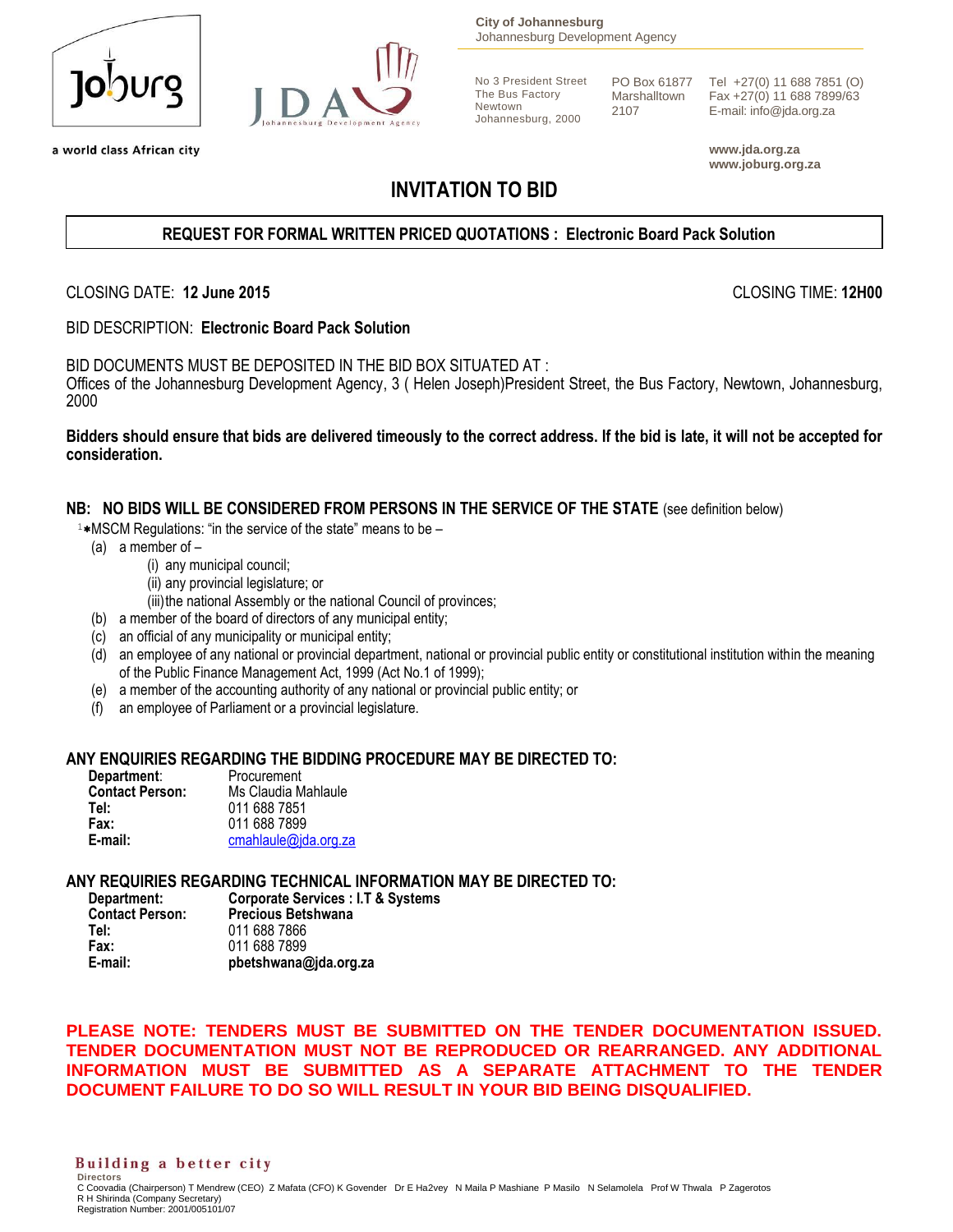# **OFFER**

## THE FOLLOWING PARTICULARS MUST BE FURNISHED **(FAILURE TO DO SO WILL RESULT IN YOUR BID BEING DISQUALIFIED)**

| NAME OF BIDDER                       |  |  |  |
|--------------------------------------|--|--|--|
| POSTAL ADDRESS                       |  |  |  |
| STREET ADDRESS                       |  |  |  |
| <b>TELEPHONE NUMBER</b>              |  |  |  |
| <b>CELLPHONE NUMBER</b>              |  |  |  |
| <b>FACSIMILE NUMBER</b>              |  |  |  |
| VAT REGISTRATION NUMBER              |  |  |  |
|                                      |  |  |  |
| <b>TOTAL BID PRICE</b>               |  |  |  |
| TOTAL BID PRICE in words             |  |  |  |
|                                      |  |  |  |
|                                      |  |  |  |
|                                      |  |  |  |
|                                      |  |  |  |
|                                      |  |  |  |
| SIGNATURE OF BIDDER                  |  |  |  |
|                                      |  |  |  |
| <b>DATE</b>                          |  |  |  |
| The following conditions will apply: |  |  |  |
|                                      |  |  |  |

- A valid Tax Clearance Certificate must be submitted. An originally certified and valid BBBEE status level verification certificate must be submitted.
- A copy of the bidder's current municipal account in the name of the bidder or alternatively in the names of the directors / partners of the bidding entity must be submitted.
- Price(s) quoted must be valid for at least thirty (30) days from date of your offer.
- Price(s) quoted must be firm and must be exclusive of VAT.
- If the price quoted is above R 30 000 (inclusive of VAT), the quotation will be evaluated in terms of the 80/20 preference point system as prescribed in the Preferential Procurement Framework Act (No. 5 of 2000).

### **Failure to comply with these conditions may invalidate your offer.**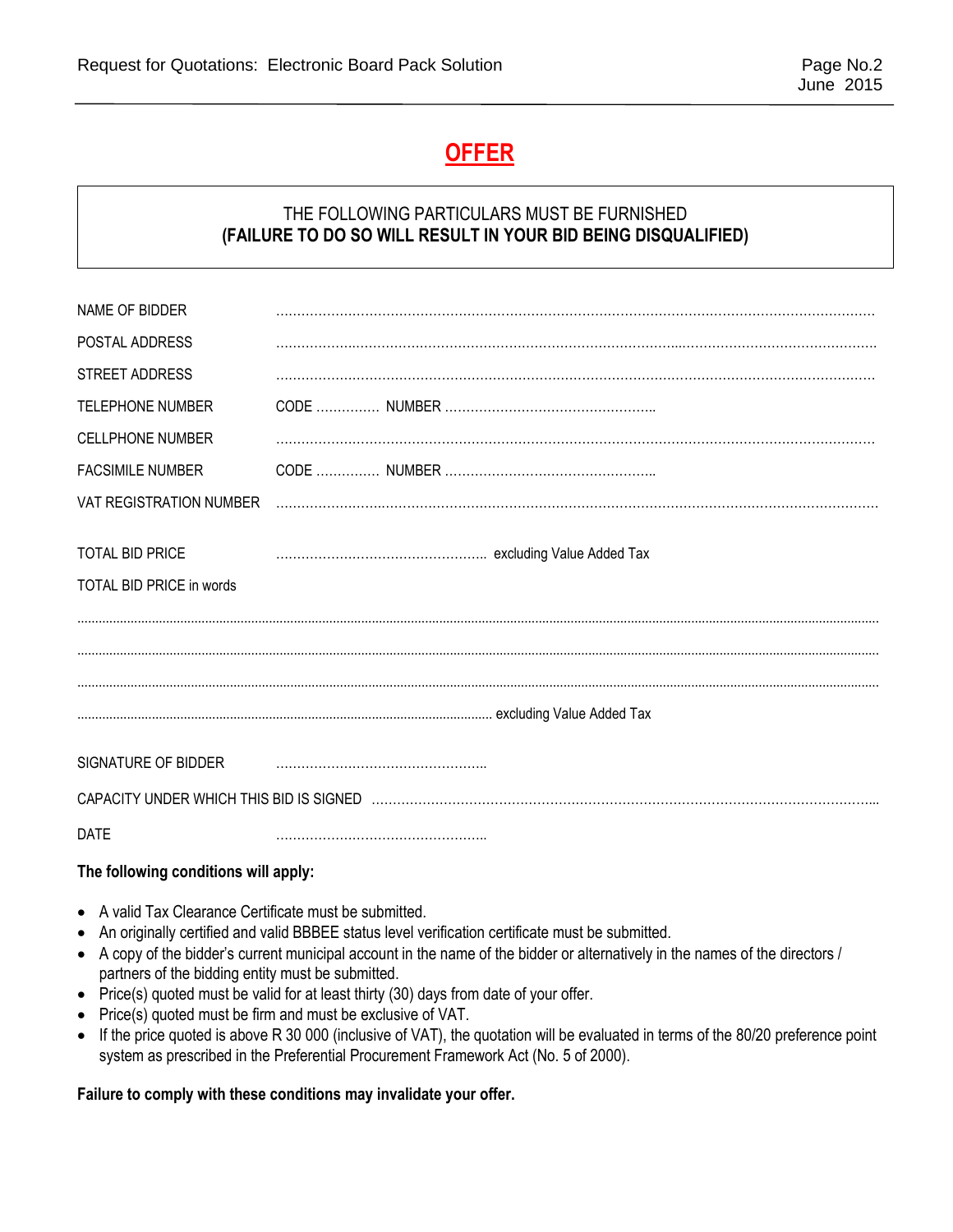#### **To all our stakeholder**

#### **RE: The channels of reporting fraudulent and Corrupt Activities**

The City of Johannesburg has a **zero-tolerance approach to Fraud, Theft, Corruption, Maladministration, and Collusion** by suppliers with employees. To reinforce this commitment, more channels have been added to report any Fraudulent and Corrupt activities.

Instances of corporate fraud and misconduct remain a constant threat to service delivery. The City of Johannesburg took a resolution to adopt strategic interventions aimed at combatting fraud and corruption. The City took a decision to centralized the reporting of fraudulent and corrupt activities through the establishment of an independent fraud hotline which is managed by independent service providers.

All people doing business with the Johannesburg Development Agency are encouraged to report any corrupt or illegal practice.

Employees are encouraged to report fraud, waste or other concerns suggestive of dishonest or illegal activities.

### **Anyone can report fraudulent and corrupt activities through one of the following channels:**

- 1. Toll free number………………………………..0800 002 587
- 2. Toll free Fax ………………………………………0800 007 788
- 3. SMS (charged @ R1.50)…………………..32840
- 4. Email Address:…………………………………..anticorruption@tip-offs.com
- 5. Web site:……………………………………………www.tip-off.com
- 6. Free post:…………………………………………Free post, KNZ 138, Umhlanga, 4320



Let's join hands to take up the Fight against Fraud and Corruption in our society.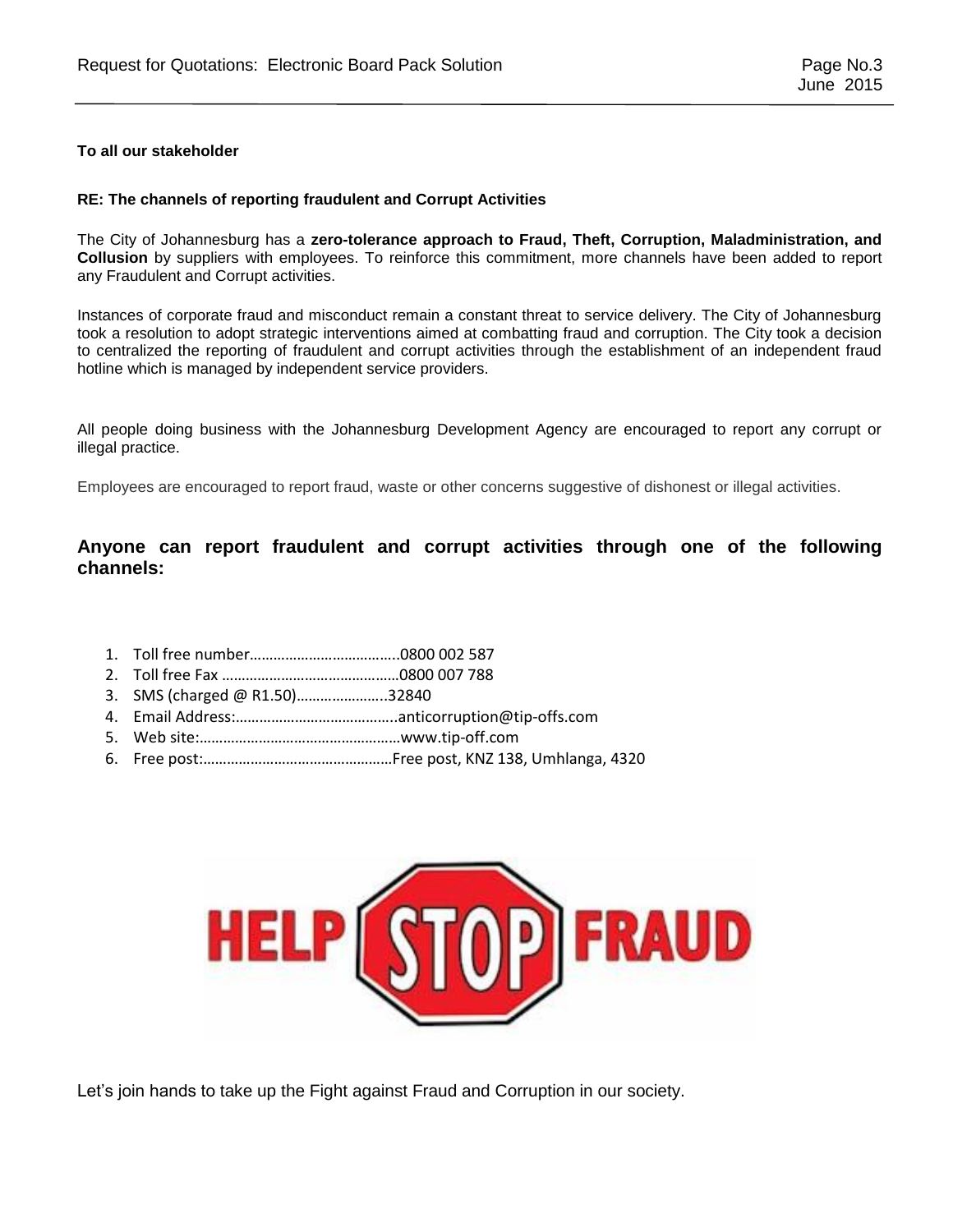## **REQUEST FOR FORMAL WRITTEN PRICE QUOTATIONS for Electronic** *Board Pack Solution for the Johannesburg Development Agency (JDA) at the Bus Factory.*

#### **1. INTRODUCTION**

The Johannesburg Development Agency (JDA) is requesting quotations from solutions providers for an electronic Board Pack Solution for the JDA at the Bus Factory premises at 3 Helen-Joseph (formerly President) Street, Newtown, Johannesburg.

The successful service provider shall be in full and complete compliance with all applicable Laws and Regulations.

#### **2. SCOPE OF WORK**

The solution should be able to:

- 1. Centrally manage meeting information across multiple group companies, boards, committees, delegate details, locations.
- 2. Create and publish an agenda and upload agenda items documents in various business application forms.
- 3. Track and report on meeting attendance.
- 4. Publish information to directors such as meeting documents, meeting minutes as well as have a reading room of reference meetings.
- 5. Create and distribute resolutions for voting by the directors.
- 6. Maintain a reading room with additional information for meeting attendees. This includes links to important web-sites.
- 7. Allow management to access their meeting information, such as meeting details and meeting documents.
- 8. Allow management to annotate and mark-up meeting documents on screen.
- 9. Provide flexibility to use the functions and content online and offline.
- 10. Provide management with full access to minutes and reference material.
- 11. Provide a link to important websites

## **3. DURATION**

The duration of the appointment period will be 12 months.

#### **4. NOTES FOR PRICING**

The Johannesburg Development Agency (JDA) is requesting quotations from service providers of electronic Board Pack Solutions: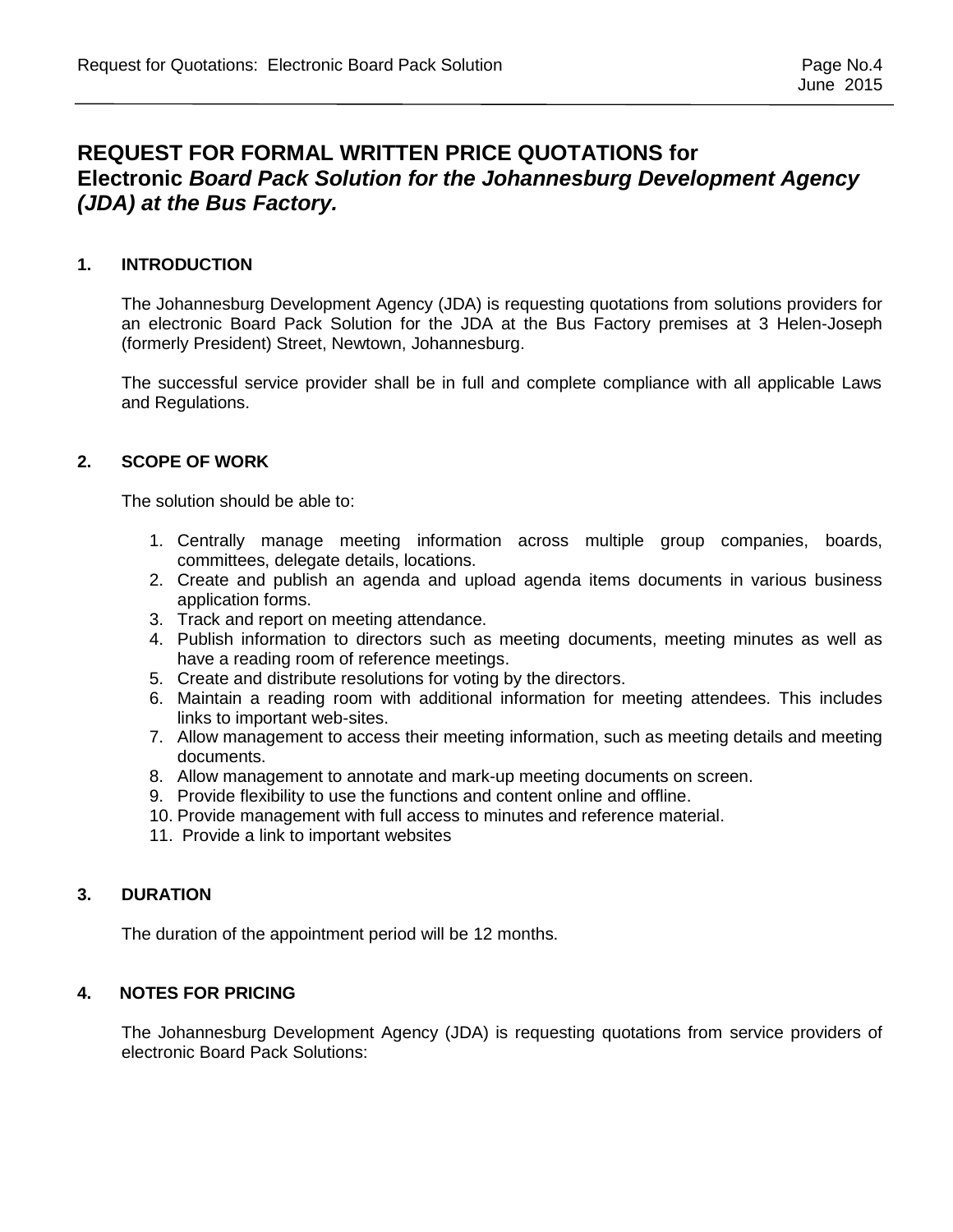#### **Services Required-Table 1**

| <b>Description of Item</b>                                                                                                                                                       | Amount          |
|----------------------------------------------------------------------------------------------------------------------------------------------------------------------------------|-----------------|
|                                                                                                                                                                                  | (excluding VAT) |
| Software fee (installation, configuration , establish initial<br>meeting schedule and attendee details ,approach for<br>distribution of director and management credentials etc) | R               |
| User Licenses (20)                                                                                                                                                               | R               |
| Administrators licenses (1)                                                                                                                                                      | R               |
| Meeting administrator training                                                                                                                                                   | R               |
| Director and Management training                                                                                                                                                 | R               |
| Post implementation support (rate per hour)                                                                                                                                      | R               |
| Administration module                                                                                                                                                            | R               |
| Auto reminder                                                                                                                                                                    | R               |
| <b>PDF</b> convertor                                                                                                                                                             | R               |
| Total Offer Price (excluding support rate/hr)                                                                                                                                    |                 |

Tenderers are to replicate the above table and submit as part of their fee proposal.

#### The **Total offer price** as well as the **rate /hour for support must be on the be carried over to the "Offer" page.**

 **Failure to price as indicated above will lead to tenderers bids being disqualified.**

### **5. PRESENTATION OF QUOTATIONS**

Submissions are to consist of a short **(not to exceed 10 pages)** and comprehensible report that must provide the JDA with sufficient information to make a sound and fair evaluation of the quotation as well as the experience and capability of the applicant to undertake and manage the project successfully. The report should **use the same item numbers as below** for the required sections of the report.

The following information must be clearly spelt out:

5.1 **BRIEF** company background, lists of **SIMILAR (not all)** projects (including client name, contact person, telephone number, value of the project, nature of the project required deliverables).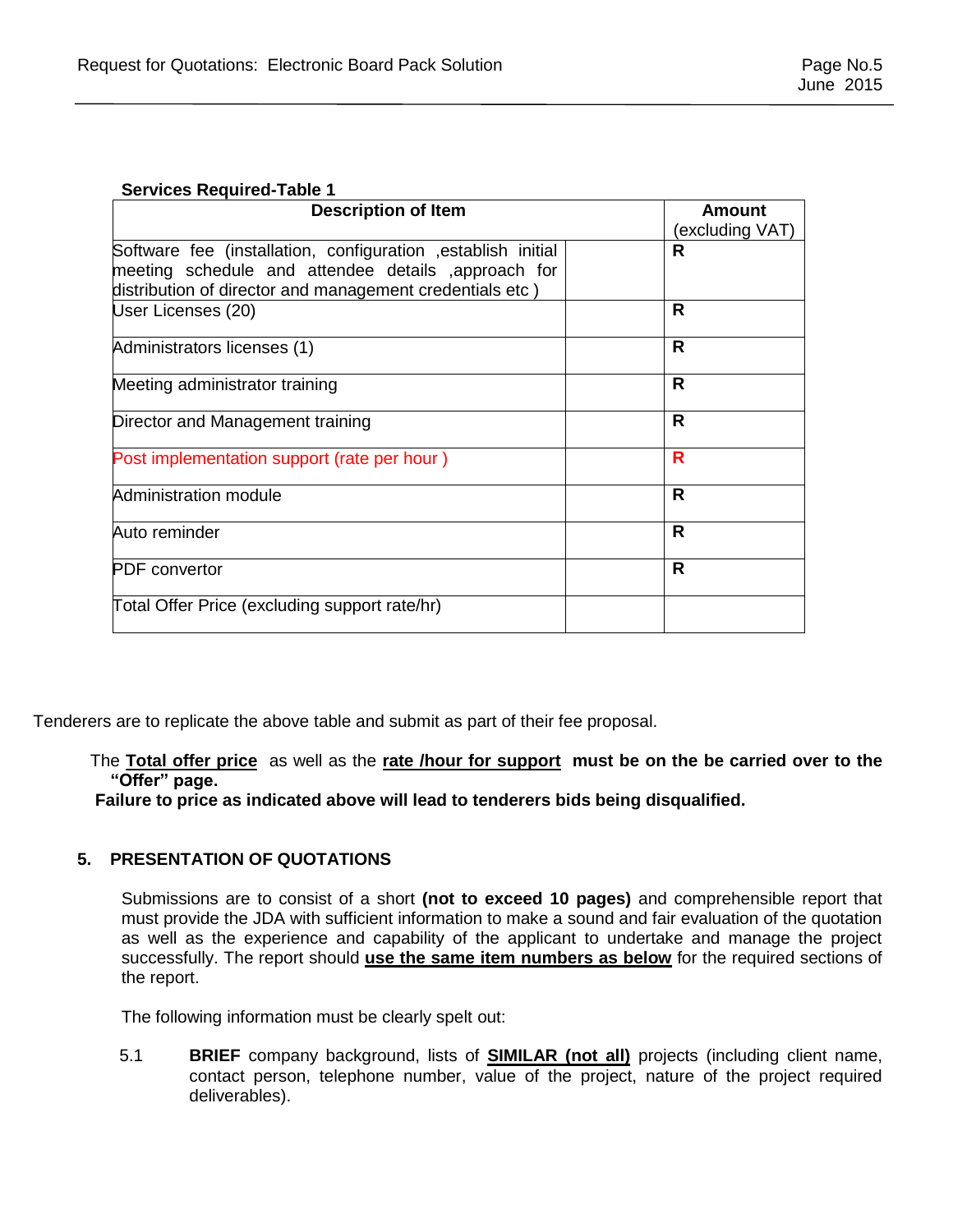- 5.2 A valid Tax Clearance Certificate. **Any bidder who fails to do so will be disqualified.**
- 5.3 A copy of the tenderer's recent municipal rates account in the name of the tenderer or alternatively in the names of the Directors / Partners of the tendering entity.
- 5.4 A certified copy of a valid BBBEE status level verification certificate, substantiating the bidding entities BBBEE rating. Only certificates issued by verification agencies accredited by the South African Accreditation System (SANAS), or by registered auditors approved by the Independent Regulatory Board of Auditors (IRBA) will be accepted. **THE COPY MUST BEAR AN ORIGINAL STAMP. FAILURE TO SUBMIT AS REQUIRED WILL RESULT IN THE BIDDER SCORING ZERO (0) POINTS FOR BBBEE.**
- 5.5 Bidders are required to submit detailed quotations based on the required deliverables [item 5] defined in rand terms. All disbursements, etc. are to be **included** in the quotation. Applicants must ensure that the **TOTAL FEE IS CORRECTLY CALCULATED AND TRANSFERRED TO THE OFFER PAGE.**
- 5.6 The attached forms A to E annexed, must be scrutinized, completed and submitted together with your quotation.

#### **Note for consortium and joint ventures**

- The items above are to be addressed and completed by **EACH** member of the consortium or joint venture.
- An agreement between all parties of the consortium or joint venture is to accompany the tender submission.
- A lead service provider is to be appointed and noted in the submission.

### **Failure to comply with these conditions may invalidate your offer.**

### **7. ASSESSMENT CRITERIA**

Submissions will be evaluated on the criteria to follow:

- Technical
- BBBEE status
- Price / BBBEE

### **7.1 Technical**

The technical assessment is based on the criteria set-out below.

- 7.1.1 Compliance: tenderers will be disqualified for failure to attach a valid tax clearance certificate, for failure to complete the OFFER page in full, for failure to submit price/hour as requested.
- 7.1.2 Responsiveness: quotations will be assessed on the completeness and quality of the information requested in item 5 above.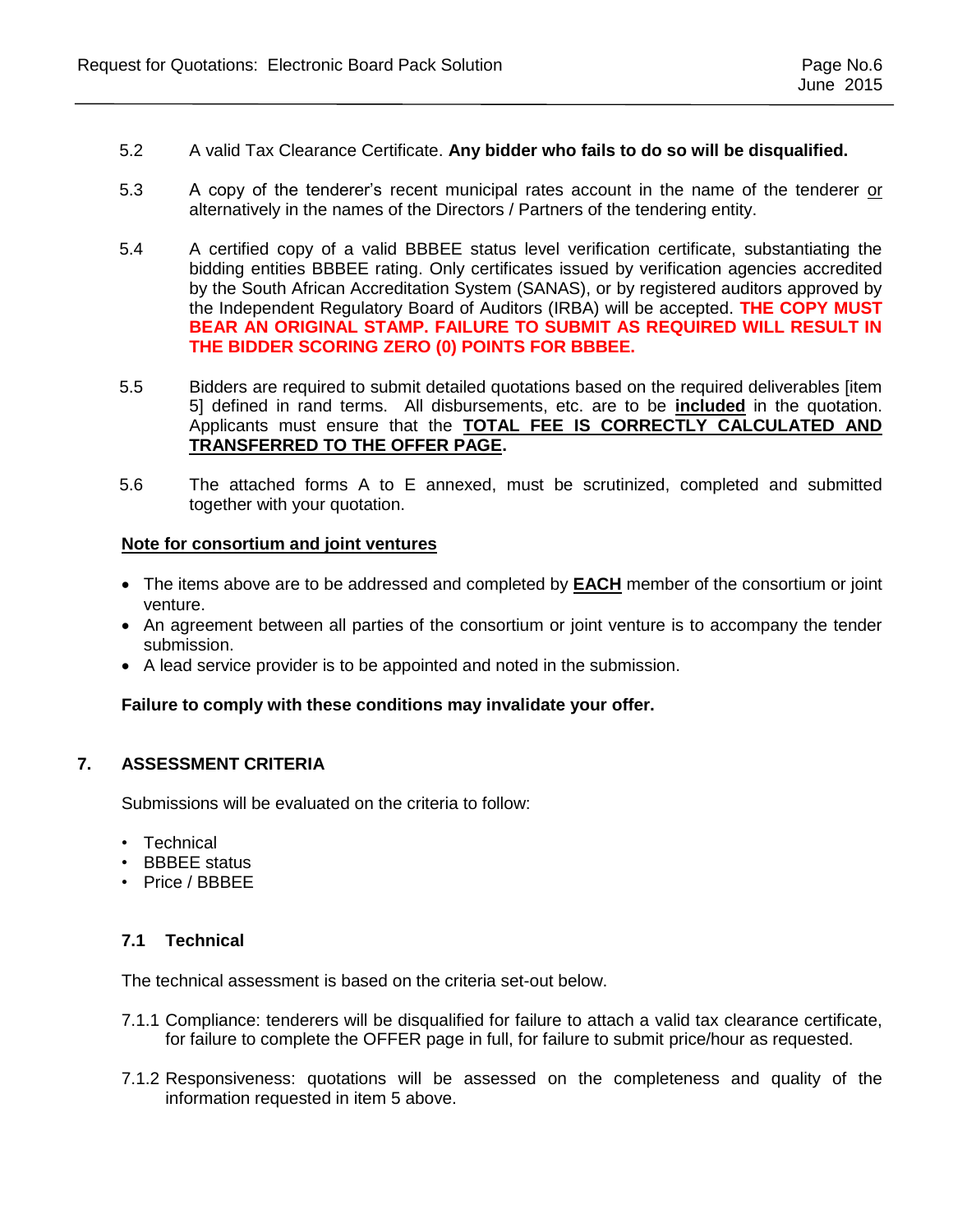- 7.1.3 Capability: previous relevant experience of the company. The information provided will be evaluated in the context of the requirements of the required goods.
- 7.1.4 Capacity: relates to the bidder's ability to deliver the goods on time, within budget, and according to the required specification.

### **7.2 BBBEE Status**

Having completed a technical evaluation, points will be awarded for empowerment (BBBEE), in accordance with the Preferential Procurement Regulations 2011 published in Government Gazette No. 34350 dated 8 June 2011. The following table is applicable in this regard:

| <b>B-BBEE Status Level</b> | <b>Number of Points</b> |
|----------------------------|-------------------------|
| Of Contributor             | Tenders up to R1        |
|                            | million                 |
|                            | 20                      |
| 2                          | 18                      |
| 3                          | 16                      |
|                            | 12                      |
| 5                          | 8                       |
| 6                          | 6                       |
|                            | 4                       |
| 8                          | $\mathbf{2}$            |
| <b>Non-Compliant</b>       |                         |
| contributor                |                         |

Notes:

- 7.2.1 "B-BBEE status level of contributor" means the B-BBEE status received by a measured entity based on its overall performance using the relevant scorecard contained in the Codes of Good Practice on Black Economic Empowerment, issued in terms of section 9(1) of the Broad-Based Black Economic Empowerment Act ( Act No.53 of 2003).
- 7.2.2 A certified copy of a valid BBBEE status level verification certificate, substantiating the bidding entities BBBEE rating. Only certificates issued by verification agencies accredited by the South African Accreditation System (SANAS), or by registered auditors approved by the Independent Regulatory Board of Auditors (IRBA) will be accepted. **THE COPY MUST BEAR AN ORIGINAL STAMP. FAILURE TO SUBMIT AS REQUIRED WILL RESULT IN THE BIDDER SCORING ZERO (0) POINTS FOR BBBEE.**
- 7.2.3 Bidders with annual total revenue of R5 million or less qualify as exempted and must submit a certificate; issued by a registered auditor, accounting officer or an accredited verification agency.
- 7.2.4 The submission of such certificates must comply with the requirements of instructions and guidelines issued by the National Treasury and be in accordance with notices published by the Department of Trade and Industry in the Government Gazette.
- 7.2.5 A trust, consortium or joint venture will qualify for points for their B-BBEE status level as a legal entity, provided that the entity submits a consolidated B-BBEE status level certificate.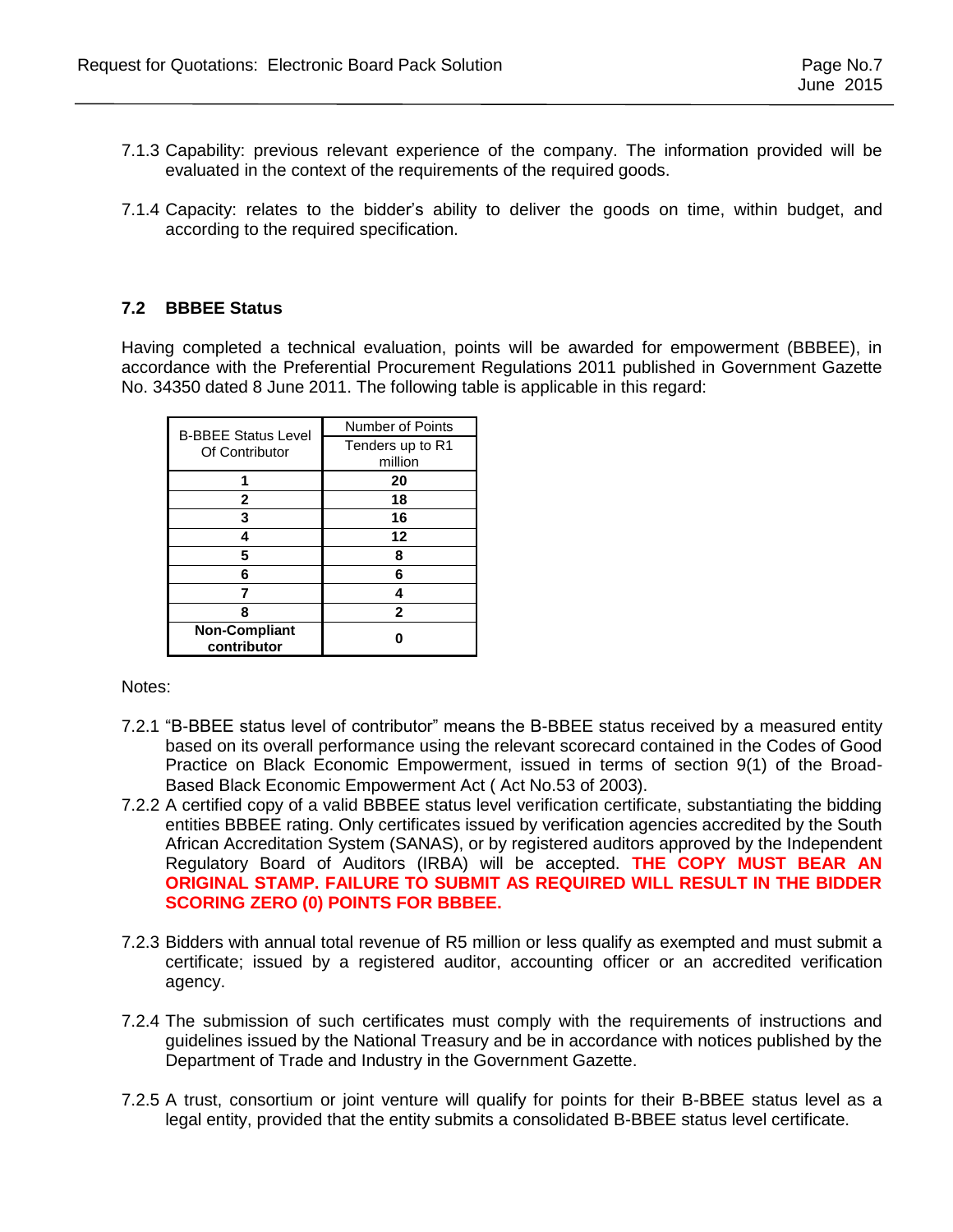- 7.2.6 A trust, consortium or joint venture will qualify for points for their B-BBEE status level as an unincorporated entity, provided that the entity submits their consolidated B-BBEE scorecard as if they were a group structure and that such a consolidated B-BBEE scorecard is prepared for every separate tender.
- 7.2.7 A person will not be awarded points for B-BBEE status level if it is indicated in the tender documents that such a tenderer intends sub-contracting more than 25% of the value of the contract to any other enterprise that does not qualify for at least the points that such a tenderer qualifies for.
- 7.2.8 A person awarded a contract will not be permitted to sub-contract more than 25% of the value of the contract to any other enterprise that does not have an equal or higher B-BBEE status level than the person concerned.

### **7.3 Price and Empowerment**

Having completed a technical evaluation, the procedure for the evaluation of technically qualifying tenders is Method 2 (Price and Preferences). The Preference Point System assigns a score to each tenderer based on the tender price and on the tenderer's BBBEE status. These scores are combined to determine an overall score for the tender. The tender with the highest score will be considered for acceptance.

The Preference Point System will be applied as follows:

• 80 points are assigned to price

• Up to 20 points are assigned to BBBEE status per the table under item 7.2

The total preference points for a tender are calculated with the formula

### **PP = P<sup>s</sup> + Pbee Where**

**PP** is the total number of preference points scored by the tenderer **Ps**is the points scored for the comparative price of the tenderer, and **Pbee** is the number of points awarded to the tenderer based on his certified B-BBEE status level

#### Formula for scoring tender price

The following formula will be used to calculate the points for price.

 $P_s = X [1 - (Pt - P_{min})]$ 

**Pmin**

Where

**Ps=** Points scored for comparative price of tender under consideration

**Pt=** Comparative price of tender under consideration

**P**<sub>min</sub>= Comparative price of lowest acceptable tender

**X = Points** assigned to price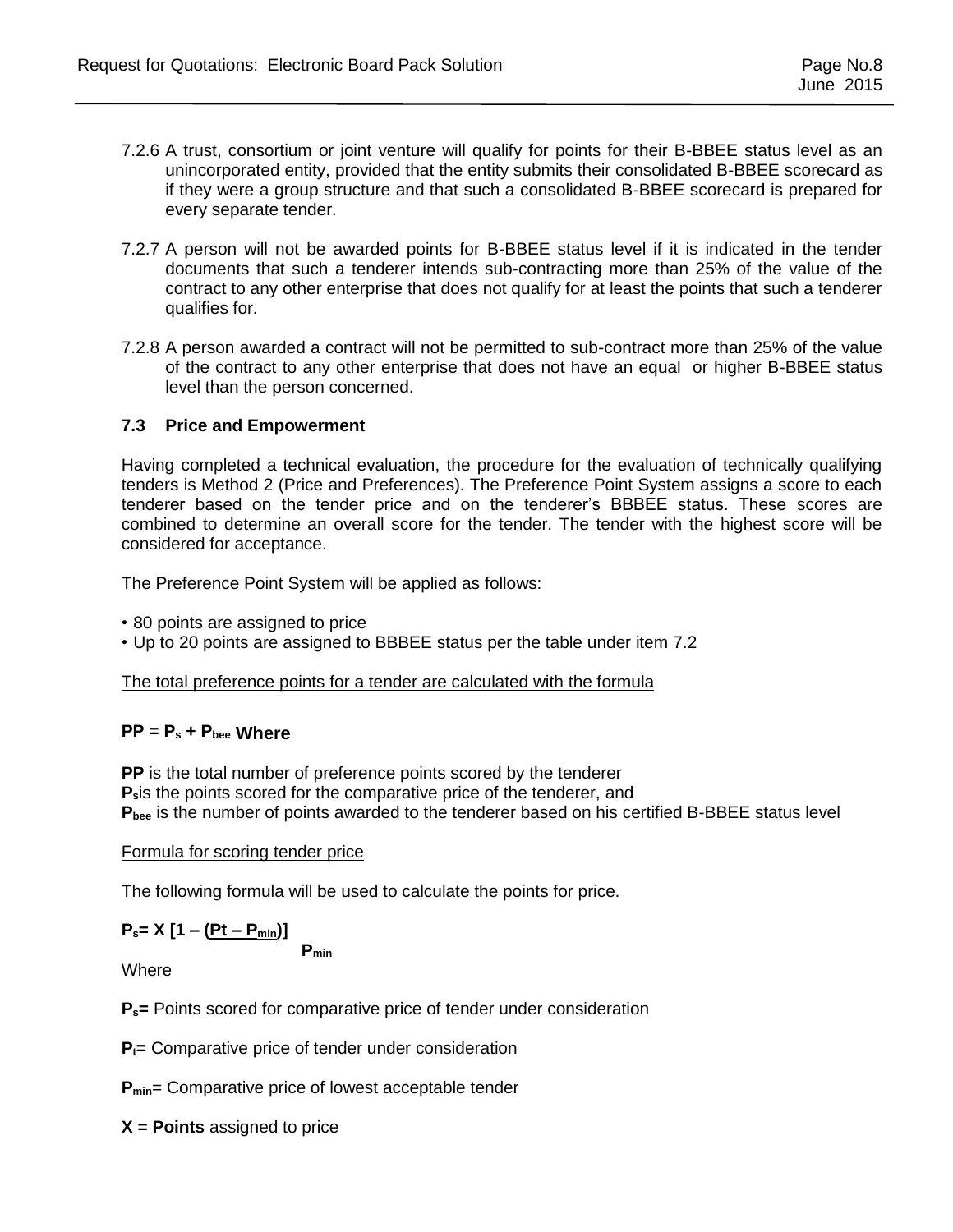#### **8. CLOSING DATE, TIME AND VENUE FOR SUBMISSIONS**

The words **"Electronic Board Pack Solution"** must be written / typed clearly on the envelope. The envelope must be deposited in the tender box at the **Johannesburg Development Agency, Ground Floor, The Bus Factory, 3 Helen-Joseph (former President) Street, Newtown** only between the hours of 08H00 and 12H00**.** 

**The RFQ closes at 12h00 on 12 June 2015.** 

#### **NO LATE / TELEPHONIC / FAXED / POSTAL TENDERS WILL BE ACCEPTED OR CONSIDERED**.

The Johannesburg Development Agency's selection of qualifying tenders shall be in the Johannesburg Development Agency's sole discretion and shall be final. The Johannesburg Development Agency does not bind itself to accept any particular Tender and no correspondence will be entered into.

Unsuccessful bidders will have the opportunity to query the award within 14 working days of the publication of the successful bidder on the JDA website.

Queries can be addressed in writing to: Precious Betshwana E-mail: pbetshwana@jda.org.za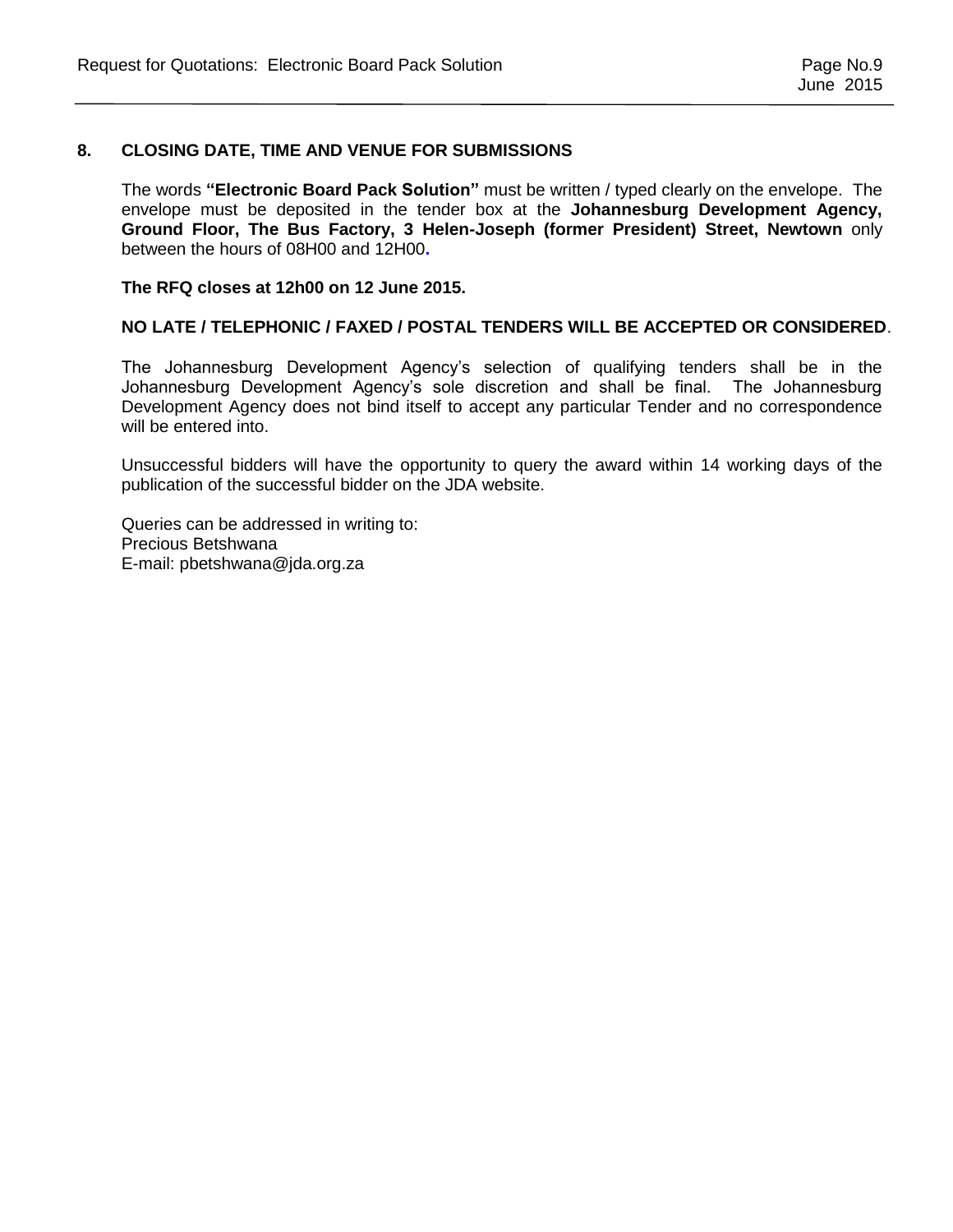## **ANNEXURE A: BUSINESS DECLARATION**

| <b>Tender/RFP Number</b>                                                        |                                                                                                                  |  |  |  |
|---------------------------------------------------------------------------------|------------------------------------------------------------------------------------------------------------------|--|--|--|
| <b>Tender/RFP Description</b>                                                   |                                                                                                                  |  |  |  |
| <b>Name of Company</b>                                                          |                                                                                                                  |  |  |  |
| <b>Contact Person</b>                                                           |                                                                                                                  |  |  |  |
| <b>Postal Address</b>                                                           |                                                                                                                  |  |  |  |
|                                                                                 |                                                                                                                  |  |  |  |
| <b>Physical Address</b>                                                         |                                                                                                                  |  |  |  |
|                                                                                 |                                                                                                                  |  |  |  |
| <b>Telephone Number</b>                                                         |                                                                                                                  |  |  |  |
| <b>Fax Number</b>                                                               |                                                                                                                  |  |  |  |
| <b>Cell Number</b>                                                              |                                                                                                                  |  |  |  |
| <b>E-mail Address</b>                                                           |                                                                                                                  |  |  |  |
| <b>Company/enterprise Income</b><br><b>Tax Reference Number</b><br>partnership) | (Insert personal income tax number if a one person business and personal income tax numbers of all partners if a |  |  |  |
|                                                                                 |                                                                                                                  |  |  |  |
|                                                                                 |                                                                                                                  |  |  |  |
| Type of firm<br>1.                                                              |                                                                                                                  |  |  |  |
| $\Box$ Partnership                                                              |                                                                                                                  |  |  |  |
| $\square$ One person business/sole trader                                       |                                                                                                                  |  |  |  |
| $\Box$ Close corporation                                                        |                                                                                                                  |  |  |  |
| $\Box$ Public company                                                           |                                                                                                                  |  |  |  |
| $\Box$ Private company                                                          |                                                                                                                  |  |  |  |
| (Tick one box)                                                                  |                                                                                                                  |  |  |  |
|                                                                                 |                                                                                                                  |  |  |  |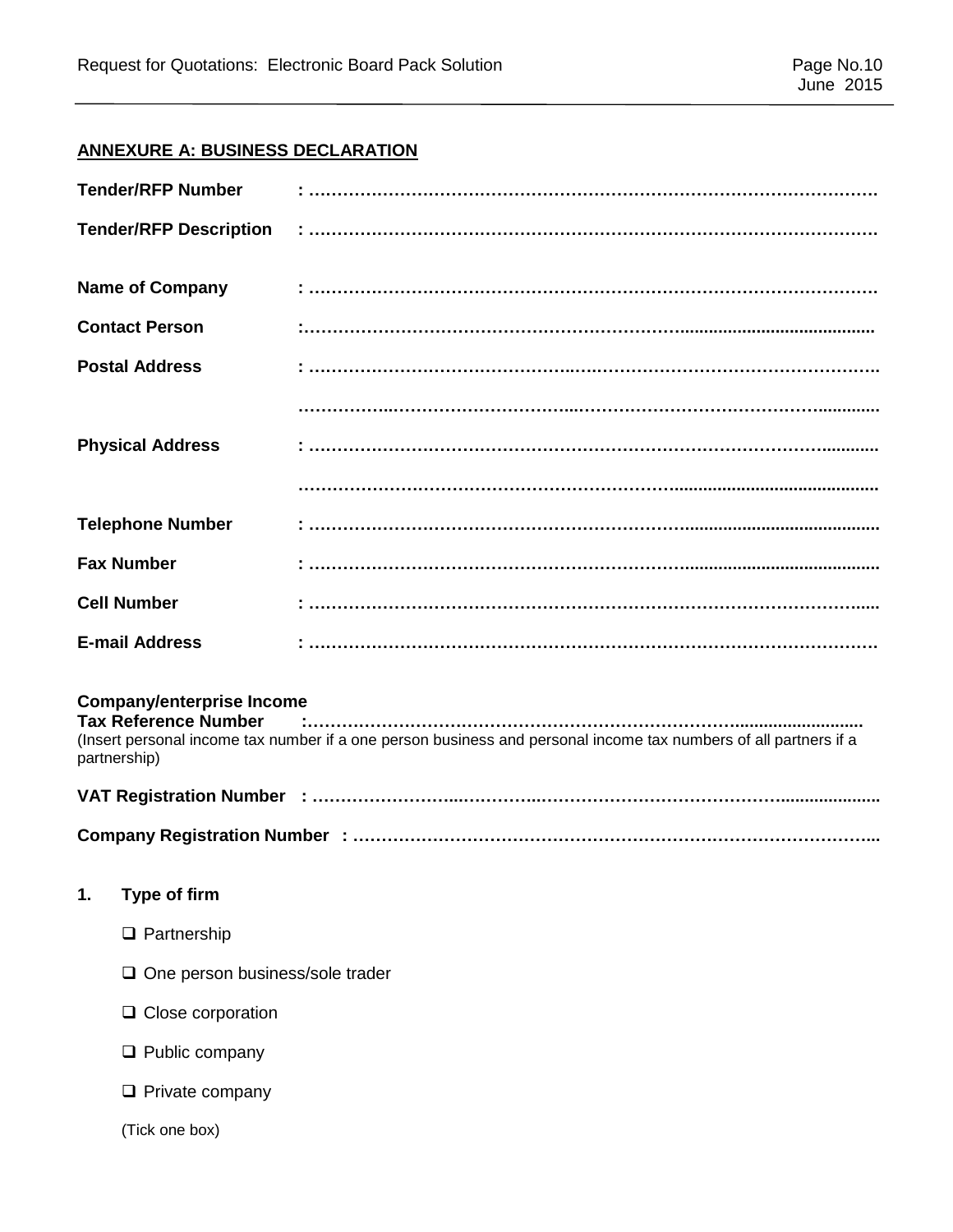# **2. Principal business activities**

| 3.             |                                                                                                                                                                                     |
|----------------|-------------------------------------------------------------------------------------------------------------------------------------------------------------------------------------|
| 4.             | Detail all trade associations/professional bodies in which you have membership                                                                                                      |
|                |                                                                                                                                                                                     |
|                |                                                                                                                                                                                     |
| 5 <sub>1</sub> | Did the firm exist under a previous name?                                                                                                                                           |
|                |                                                                                                                                                                                     |
|                | $\Box$ Yes<br>$\Box$ No                                                                                                                                                             |
|                | (Tick one box)                                                                                                                                                                      |
|                |                                                                                                                                                                                     |
| 6.             | How many permanent staff members are employed by the firm:                                                                                                                          |
|                | <b>Full Time : </b>                                                                                                                                                                 |
|                | Part Time :                                                                                                                                                                         |
| 7.             | In the case of a firm which renders services for different disciplines, how many permanent<br>staff members are employed by the firm in the discipline for which you are tendering: |

**Part Time : …………………….**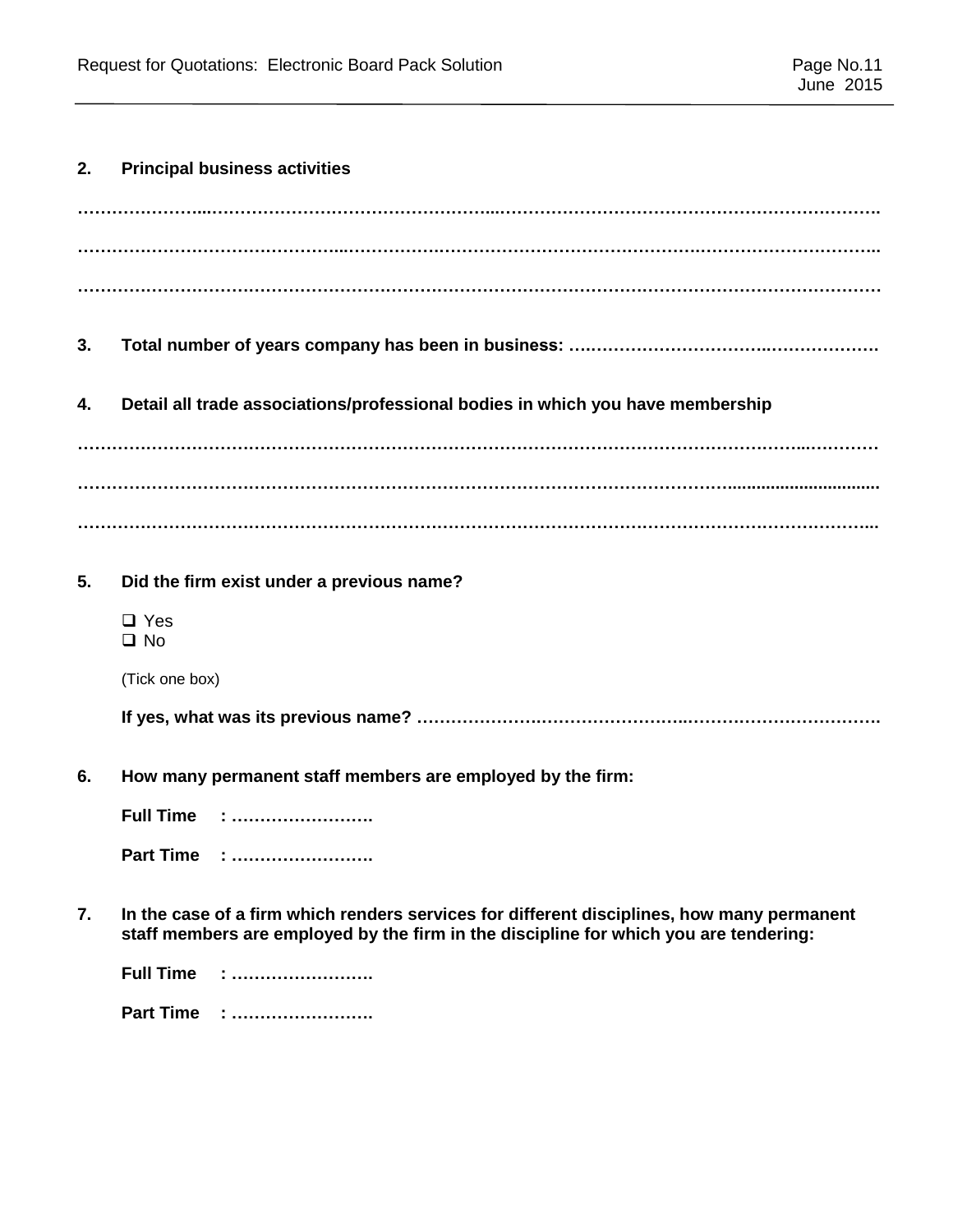**8. What is the enterprise's annual turnover for the last two years and what is the estimated turnover of current commitments from 1 July 2013 to 30 June 2014 (excl. VAT):** 

| R | Year |
|---|------|
| R | Year |
| R | Year |

**9. List all contracts which your company is engaged in and have not yet completed:**

| <b>CONTRACT</b><br><b>DESCRIPTION</b> | <b>LOCATION</b> | <b>COMPANY/</b><br><b>EMPLOYER</b> | <b>PROJECT</b><br><b>VALUE</b> | <b>ESTIMATED</b><br><b>FEES</b> | <b>EXPECTED</b><br><b>COMPLETION</b><br>(MONTH &<br>YEAR) |
|---------------------------------------|-----------------|------------------------------------|--------------------------------|---------------------------------|-----------------------------------------------------------|
|                                       |                 |                                    |                                |                                 |                                                           |
|                                       |                 |                                    |                                |                                 |                                                           |
|                                       |                 |                                    |                                |                                 |                                                           |
|                                       |                 |                                    |                                |                                 |                                                           |
|                                       |                 |                                    |                                |                                 |                                                           |
|                                       |                 |                                    |                                |                                 |                                                           |
|                                       |                 |                                    |                                |                                 |                                                           |
|                                       |                 |                                    |                                |                                 |                                                           |
|                                       |                 |                                    |                                |                                 |                                                           |
|                                       |                 |                                    |                                |                                 |                                                           |

#### **10. Banking details**

I/We hereby request and authorise you to pay any amounts which may accrue to me/us to the credit of my/our account with the mentioned bank.

I/We understand that the credit transfers hereby authorised will be processed by computer through a system known as the *"ACB Electronic Fund Transfer Service"* and

I/We also understand that no additional advice of payment will be provided by my/our bank, but details of each payment will be printed on my/our bank statement or any accompanying voucher.

This authority may be cancelled by me/us giving **30 days**' notice in writing.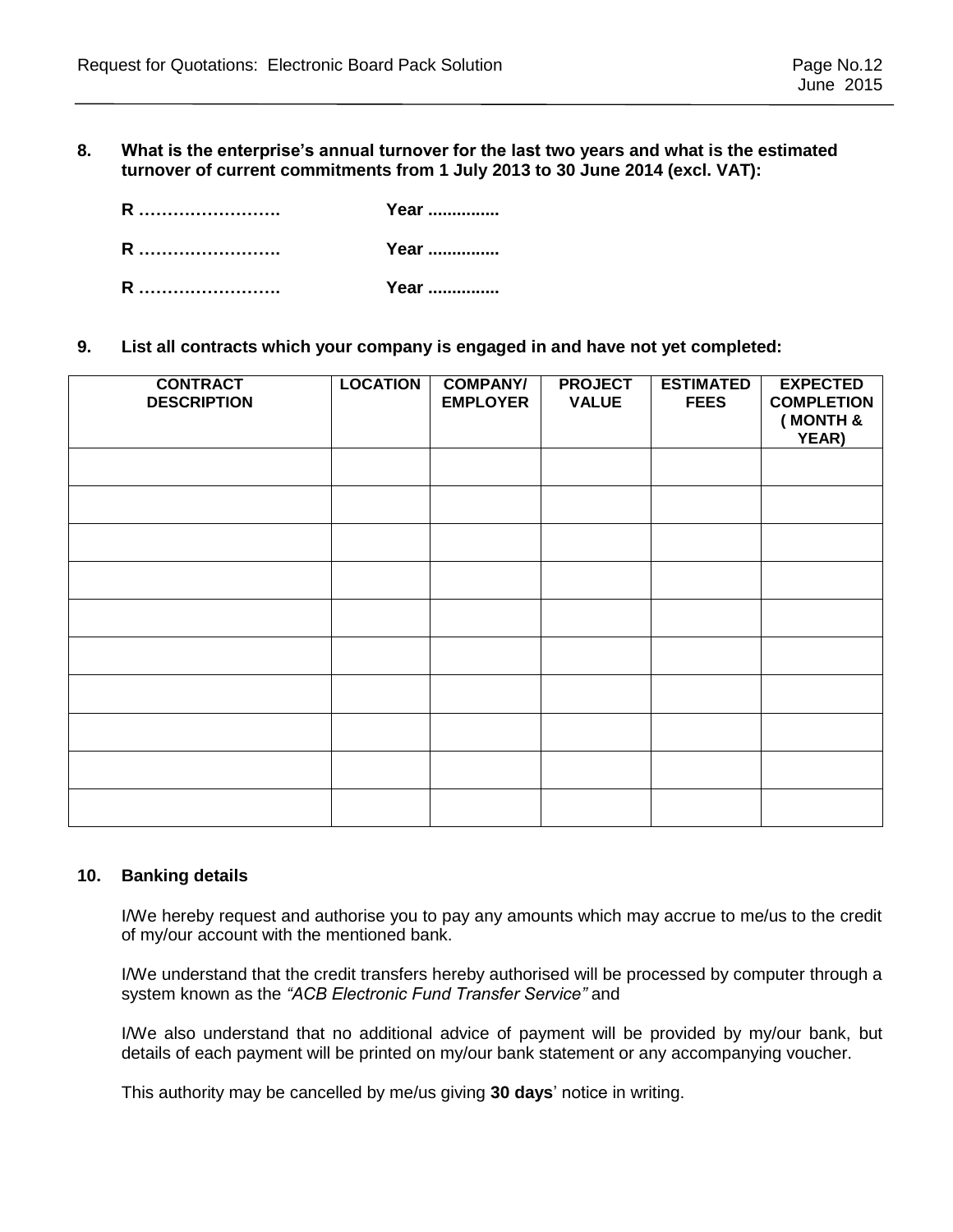| <b>BANK</b>            |  |
|------------------------|--|
| <b>BRANCH</b>          |  |
| <b>BRANCH CODE</b>     |  |
| <b>ACCOUNT NUMBER</b>  |  |
| <b>ACCOUNT HOLDER</b>  |  |
| <b>TYPE OF ACCOUNT</b> |  |
| <b>CONTACT PERSON</b>  |  |
| <b>CONTACT NUMBER</b>  |  |

#### **PLEASE INCLUDE ORIGINAL SIGNED AND STAMPED LETTER FROM THE BANK CONFIRMING THE COMPANY'S BANKING DETAILS, PHOTOSTAT COPIES AND LETTERS BEARING ELECTRONIC SIGNATURES WILL NOT BE ACCEPTABLE.**

**The undersigned, who warrants that he/she is duly authorised to do so on behalf of the company, affirms that the information furnished in response to this request for proposal is true and correct:**

| <b>SIGNATURE</b>    |  |  |  |  |  |
|---------------------|--|--|--|--|--|
| <b>NAME IN FULL</b> |  |  |  |  |  |
| <b>CAPACITY</b>     |  |  |  |  |  |
|                     |  |  |  |  |  |
| <b>DATE</b>         |  |  |  |  |  |

**COMPANY STAMP**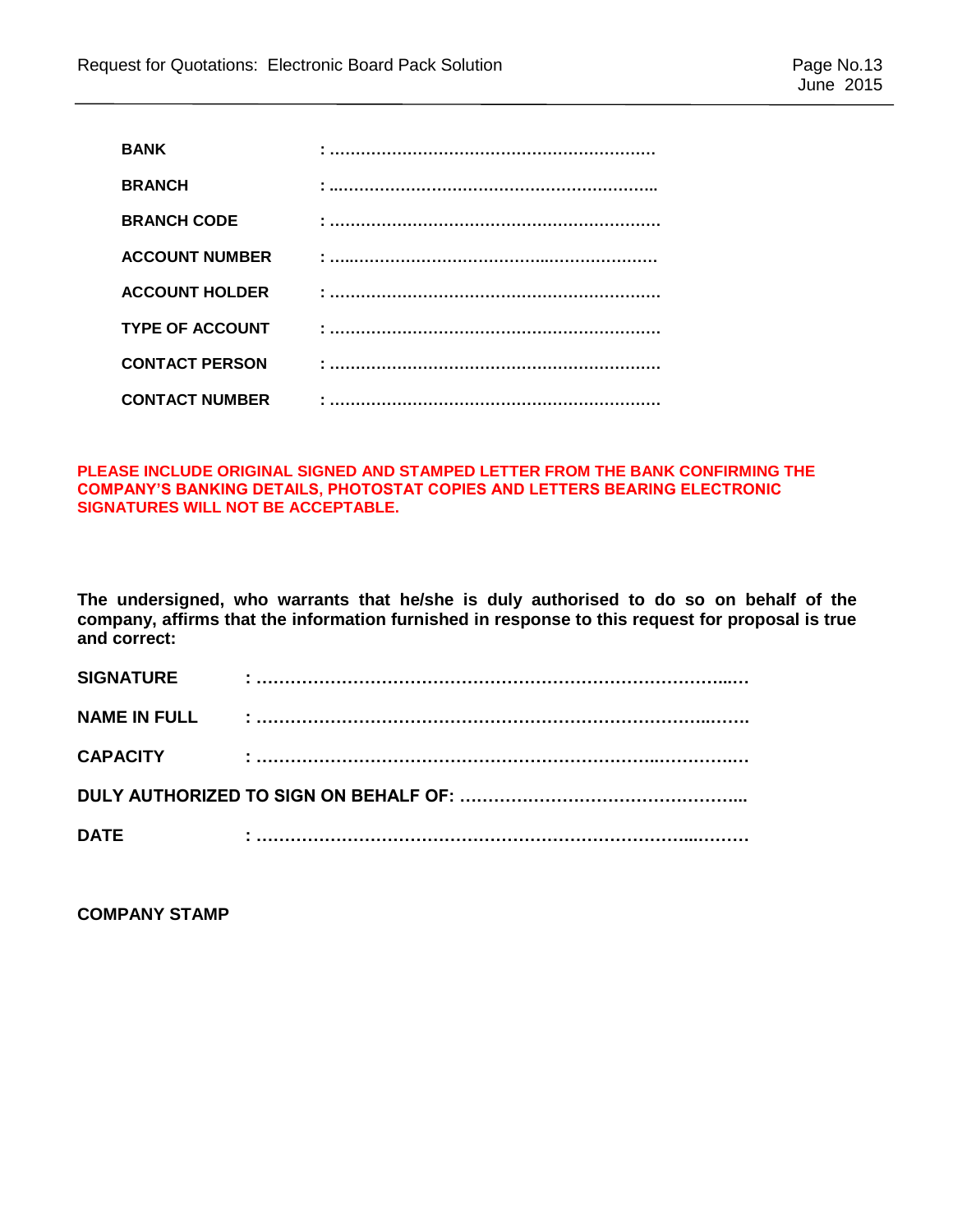## **ANNEXURE B: DECLARATION OF INTEREST**

- 1. No bid will be accepted from persons in the service of the state\*.
- 2. Any person, having a kinship with persons in the service of the state, including a blood relationship, may make an offer or offers in terms of this invitation to bid. In view of possible allegations of favouritism, should the resulting bid, or part thereof, be awarded to persons connected with or related to persons in service of the state, it is required that the bidder or their authorised representative declare their positionin relation to the evaluating/adjudicating authority.
- 3. In order to give effect to the above, the following questionnaire must be completed and submitted with the bid.

| 3.1 |                                                                                                                                                                         |          |
|-----|-------------------------------------------------------------------------------------------------------------------------------------------------------------------------|----------|
| 3.2 |                                                                                                                                                                         |          |
| 3.3 |                                                                                                                                                                         |          |
| 3.4 |                                                                                                                                                                         |          |
| 3.5 |                                                                                                                                                                         |          |
| 3.6 |                                                                                                                                                                         |          |
| 3.7 | The names of all directors / trustees / shareholders / members, their individual identity numbers and state<br>employee numbers must be indicated in paragraph 4 below. |          |
| 3.8 | Are you presently in the service of the state*                                                                                                                          | YES / NO |
|     | If yes, furnish particulars                                                                                                                                             |          |
|     |                                                                                                                                                                         |          |
|     |                                                                                                                                                                         |          |
|     |                                                                                                                                                                         |          |
| 3.9 | Have you been in the service of the state for the past twelve months?                                                                                                   | YES / NO |
|     | If yes, furnish particulars                                                                                                                                             |          |
|     |                                                                                                                                                                         |          |
|     |                                                                                                                                                                         |          |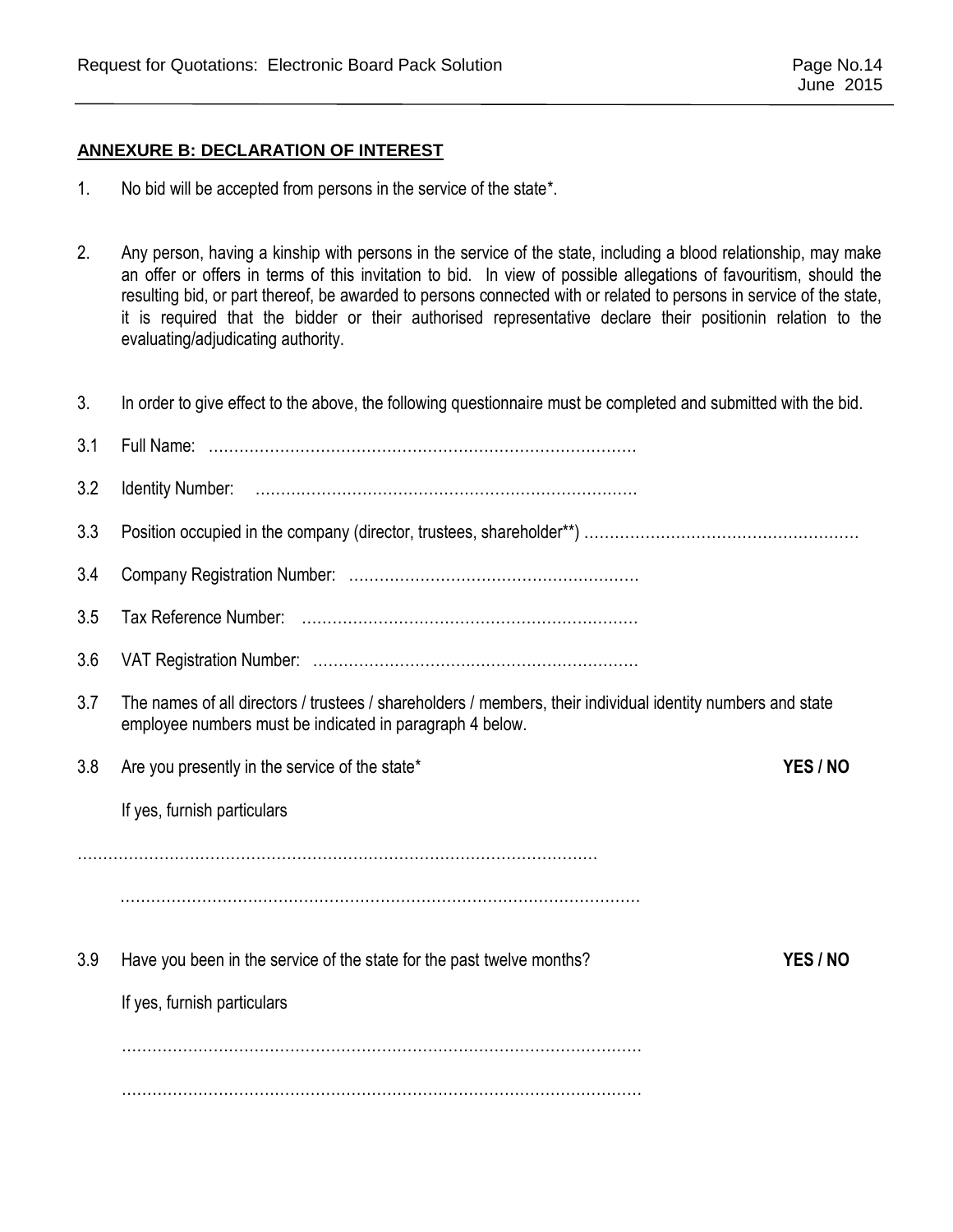3.10 Do you, have any relationship (family, friend, other) with persons in the service of the state and who may be involved with the evaluation and or adjudication of this bid? **YES / NO** If yes, furnish particulars ………………………………………………………………………………………… ………………………………………………………………………………………… 3.11 Are you, aware of any relationship (family, friend, other) between any other bidder and any persons in the service of the state who may be involved with the evaluation and or adjudication of this bid? **YES / NO** If yes, furnish particulars ………………………………………………………………………………………… ………………………………………………………………………………………… 3.12 Are any of the company's directors, trustees, managers, principle shareholders or stakeholders in service of the state? **YES / NO** If yes, furnish particulars ………………………………………………………………………………………… ………………………………………………………………………………………… 3.13 Are any spouse, child or parent of the company's directors, trustees, managers, principle shareholders or stakeholders in serviceof the state? **YES / NO** If yes, furnish particulars ………………………………………………………………………………………… ………………………………………………………………………………………… 3.14 Do you or any of the directors, trustees, managers, principle shareholders or stakeholders of this company have any interest in any other related companies or businesses whether or not they are bidding for this contract? **YES / NO** If yes, furnish particulars ………………………………………………………………………………………… …………………………………………………………………………………………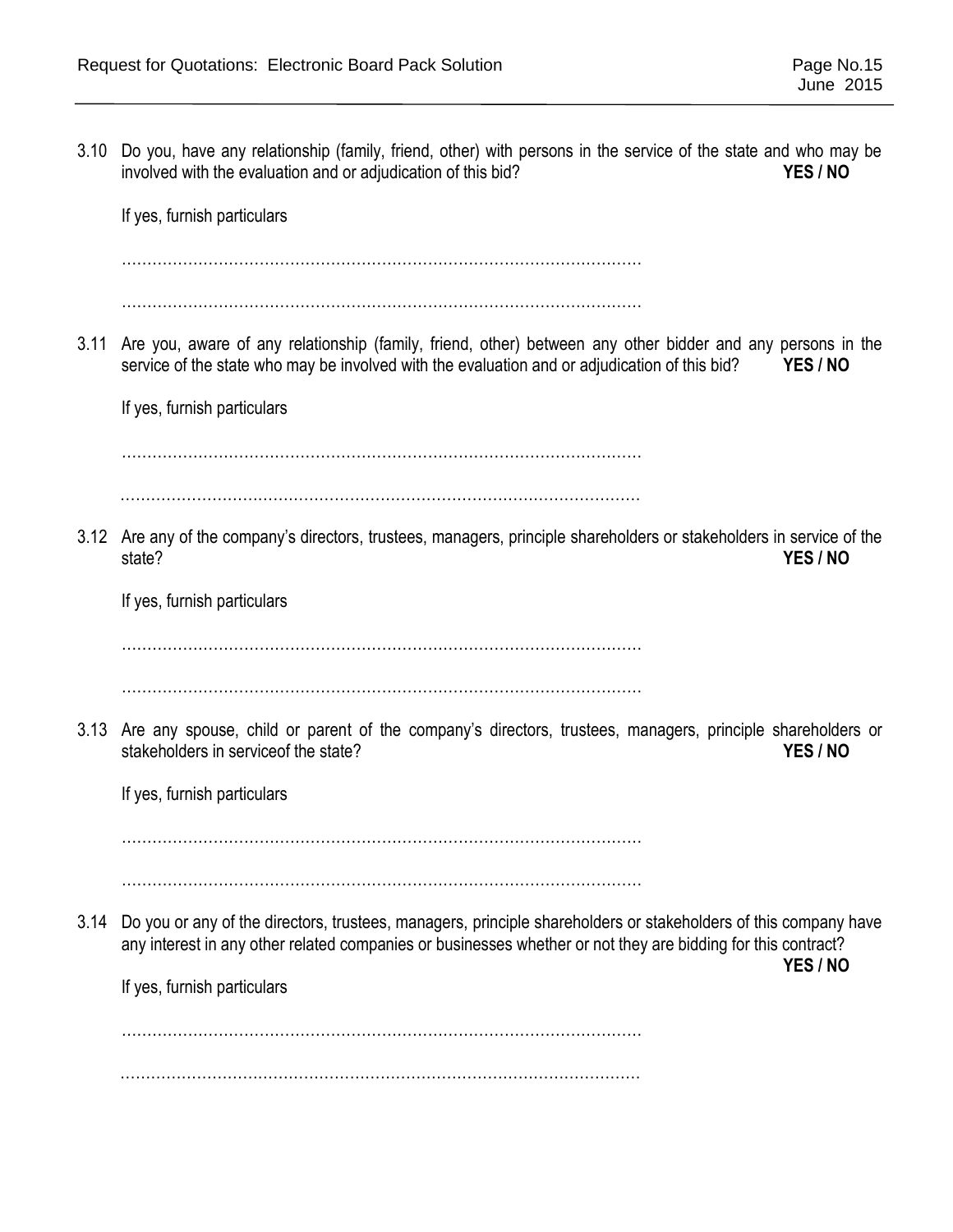4. Full details of directors / trustees / members / shareholders.

| <b>FULL NAME</b> | <b>IDENTITY NUMBER</b> | <b>STATE EMPLOYEE NUMBER</b> |
|------------------|------------------------|------------------------------|
|                  |                        |                              |
|                  |                        |                              |
|                  |                        |                              |
|                  |                        |                              |
|                  |                        |                              |
|                  |                        |                              |
|                  |                        |                              |
|                  |                        |                              |
|                  |                        |                              |

## **CERTIFICATION**

## **I, THE UNDERSIGNED (FULL NAME**) …………………………………………………………………...……………………

**CERTIFY THAT THE INFORMATION FURNISHED ON THIS DECLARATION FORM IS TRUE AND CORRECT.** 

**I ACCEPT THAT, IN ADDITION TO CANCELLATION OF A CONTRACT, ACTION MAY BE TAKEN AGAINST ME SHOULD THIS DECLARATION PROVE TO BE FALSE.** 

 $\mathcal{L}^{\text{max}}_{\text{max}}$ Signature **Position** 

……………………………………………………. …………………………………. Name of Bidder **Date** 

MSCM Regulations: "in the service of the state" means to be –

- (a) a member of  $-$ 
	- (i) any municipal council;
	- (ii) any provincial legislature; or
	- (iii) the national Assembly or the national Council of provinces;
- (b) a member of the board of directors of any municipal entity;
- (c) an official of any municipality or municipal entity;
- (d) an employee of any national or provincial department, national or provincial public entity or constitutional institution within the meaning of the Public Finance Management Act, 1999 (Act No.1 of 1999);
- (e) a member of the accounting authority of any national or provincial public entity; or
- (f) an employee of Parliament or a provincial legislature.
- \*\* "Stakeholder' means a person who owns shares in the company and is actively involved in the management of the company or business and exercises control over the company.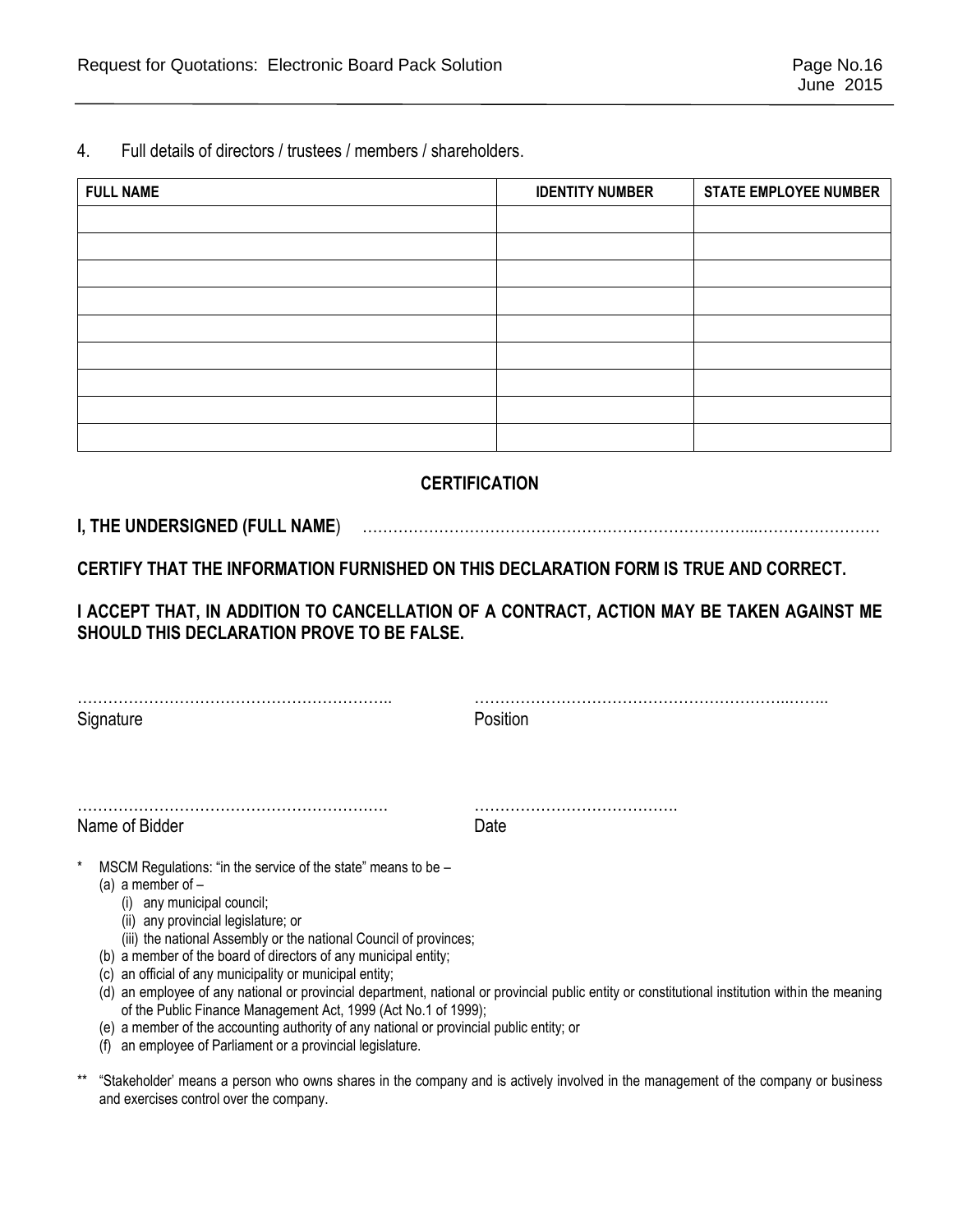#### **ANNEXURE C: DECLARATION OF BIDDER'S PAST SUPPLY CHAIN MANAGEMENT PRACTICES**

- 1 This Municipal Bidding Document must form part of all bids invited.
- 2 It serves as a declaration to be used by municipalities and municipal entities in ensuring that when goods and services are being procured, all reasonable steps are taken to combat the abuse of the supply chain management system.
- 3 The bid of any bidder may be rejected if that bidder, or any of its directors have:
	- a. abused the municipality's / municipal entity's supply chain management system or committed any improper conduct in relation to such system;
	- b. been convicted for fraud or corruption during the past five years;
	- c. willfully neglected, reneged on or failed to comply with any government, municipal or other public sector contract during the past five years; or
	- d. been listed in the Register for Tender Defaulters in terms of section 29 of the Prevention and Combating of Corrupt Activities Act (No 12 of 2004).
- 4 In order to give effect to the above, the following questionnaire must be completed and submitted with the bid.

| <b>Item</b> | <b>Question</b>                                                                                                                                                                                                                                                                                                                                                                                                                                   | Yes | N <sub>0</sub> |
|-------------|---------------------------------------------------------------------------------------------------------------------------------------------------------------------------------------------------------------------------------------------------------------------------------------------------------------------------------------------------------------------------------------------------------------------------------------------------|-----|----------------|
| 4.1         | Is the bidder or any of its directors listed on the National Treasury's database<br>as a company or person prohibited from doing business with the public<br>sector?<br>(Companies or persons who are listed on this database were informed in<br>writing of this restriction by the National Treasury after the<br>audialterampartemrule was applied).                                                                                           | Yes | No.            |
| 4.1.1       | If so, furnish particulars:                                                                                                                                                                                                                                                                                                                                                                                                                       |     |                |
| 4.2         | Is the bidder or any of its directors listed on the Register for Tender Defaulters<br>in terms of section 29 of the Prevention and Combating of Corrupt Activities<br>Act (No 12 of 2004)?<br>(To access this Register enter the National Treasury's website,<br>www.treasury.gov.za, click on the icon "Register for Tender Defaulters"<br>or submit your written request for a hard copy of the Register to<br>facsimile number (012) 3265445). | Yes | No.            |
| 4.2.1       | If so, furnish particulars:                                                                                                                                                                                                                                                                                                                                                                                                                       |     |                |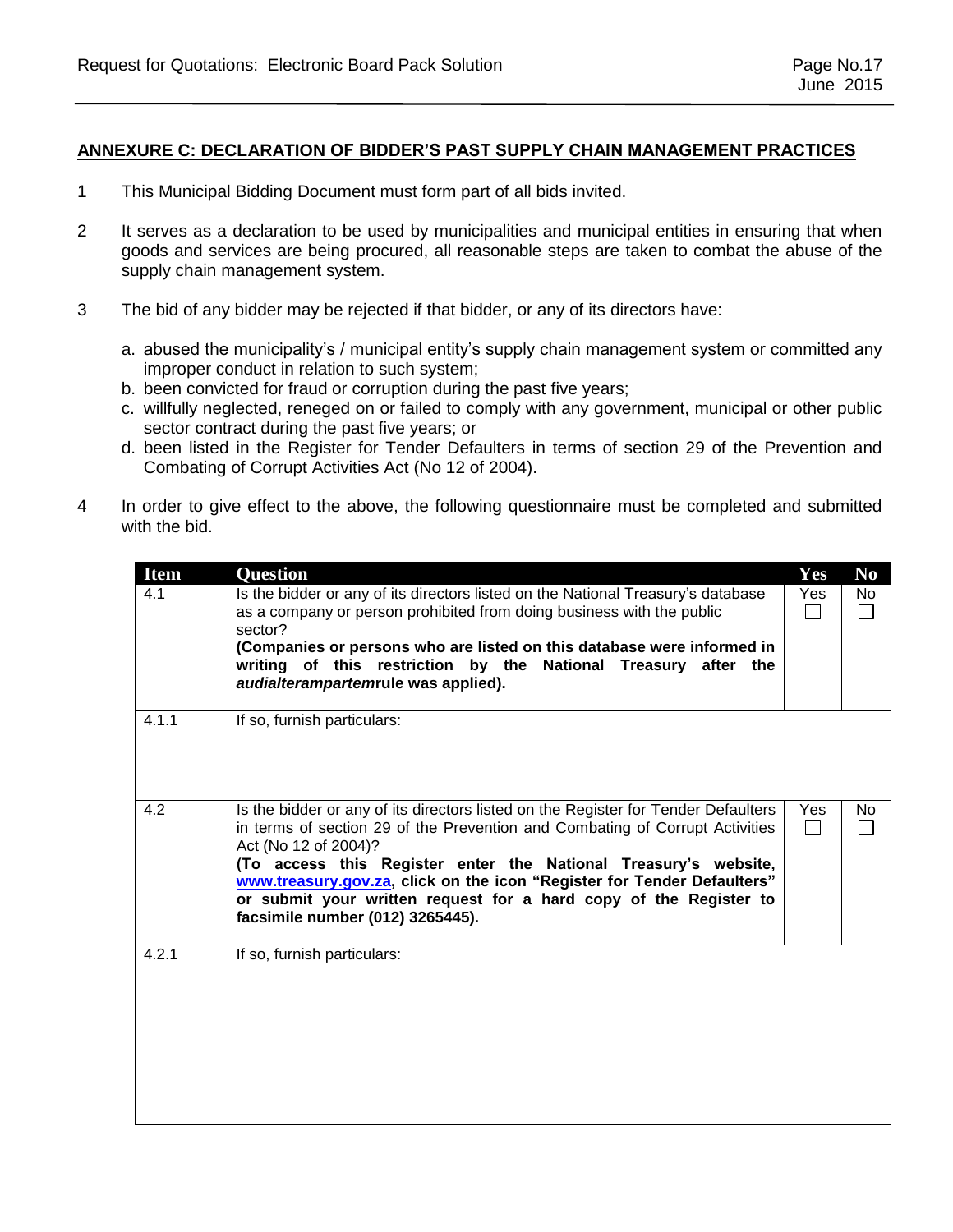| <b>Item</b> | Question                                                                                                                                                                                                                                     | Yes | N <sub>0</sub> |
|-------------|----------------------------------------------------------------------------------------------------------------------------------------------------------------------------------------------------------------------------------------------|-----|----------------|
| 4.3         | Was the bidder or any of its directors convicted by a court of law (including a<br>court of law outside the Republic of South Africa) for fraud or corruption during<br>the past five years?                                                 | Yes | No<br>$\sim$   |
| 4.3.1       | If so, furnish particulars:                                                                                                                                                                                                                  |     |                |
| 4.4         | Does the bidder or any of its directors owe any municipal rates and taxes or<br>municipal charges to the municipality / municipal entity, or to any other<br>municipality / municipal entity, that is in arrears for more than three months? | Yes | No             |
| 4.4.1       | If so, furnish particulars:                                                                                                                                                                                                                  |     |                |
| 4.5         | Was any contract between the bidder and the municipality / municipal entity or<br>any other organ of state terminated during the past five years on account of<br>failure to perform on or comply with the contract?                         | Yes | No             |
| 4.7.1       | If so, furnish particulars:                                                                                                                                                                                                                  |     |                |

## **CERTIFICATION**

## **I, THE UNDERSIGNED (FULL NAME**) …………………………………………………………………...……………………

## **CERTIFY THAT THE INFORMATION FURNISHED ON THIS DECLARATION FORM IS TRUE AND CORRECT.**

## **I ACCEPT THAT, IN ADDITION TO CANCELLATION OF A CONTRACT, ACTION MAY BE TAKEN AGAINST ME SHOULD THIS DECLARATION PROVE TO BE FALSE.**

| Signature      | Position |
|----------------|----------|
|                |          |
|                |          |
| Name of Bidder | า่ลte    |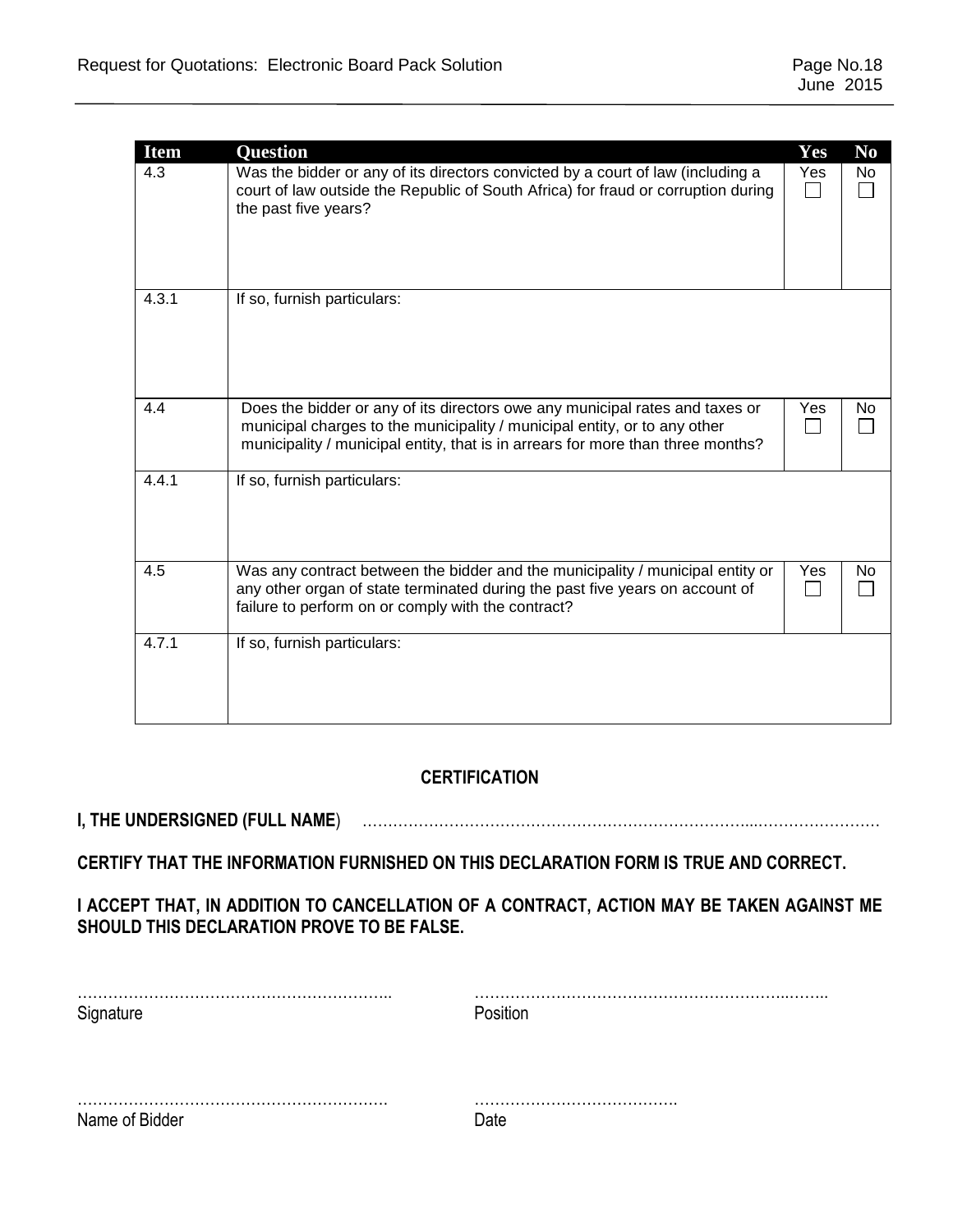## **ANNEXURE D: PARTICULARS OF CONTRACTS AWARDED BY AN ORGAN OF STATE\*\*\* DURING THE LAST 5 YEARS**

| <b>EMPLOYER</b> | <b>NATURE OF WORK</b> | <b>VALUE OF</b><br><b>WORK</b> | <b>YEAR</b><br><b>COMPLETED</b> |
|-----------------|-----------------------|--------------------------------|---------------------------------|
|                 |                       |                                |                                 |
|                 |                       |                                |                                 |
|                 |                       |                                |                                 |
|                 |                       |                                |                                 |
|                 |                       |                                |                                 |
|                 |                       |                                |                                 |
|                 |                       |                                |                                 |
|                 |                       |                                |                                 |
|                 |                       |                                |                                 |
|                 |                       |                                |                                 |
|                 |                       |                                |                                 |
|                 |                       |                                |                                 |
|                 |                       |                                |                                 |
|                 |                       |                                |                                 |
|                 |                       |                                |                                 |
|                 |                       |                                |                                 |
|                 |                       |                                |                                 |

(In the event of insufficient space, kindly attach documentation)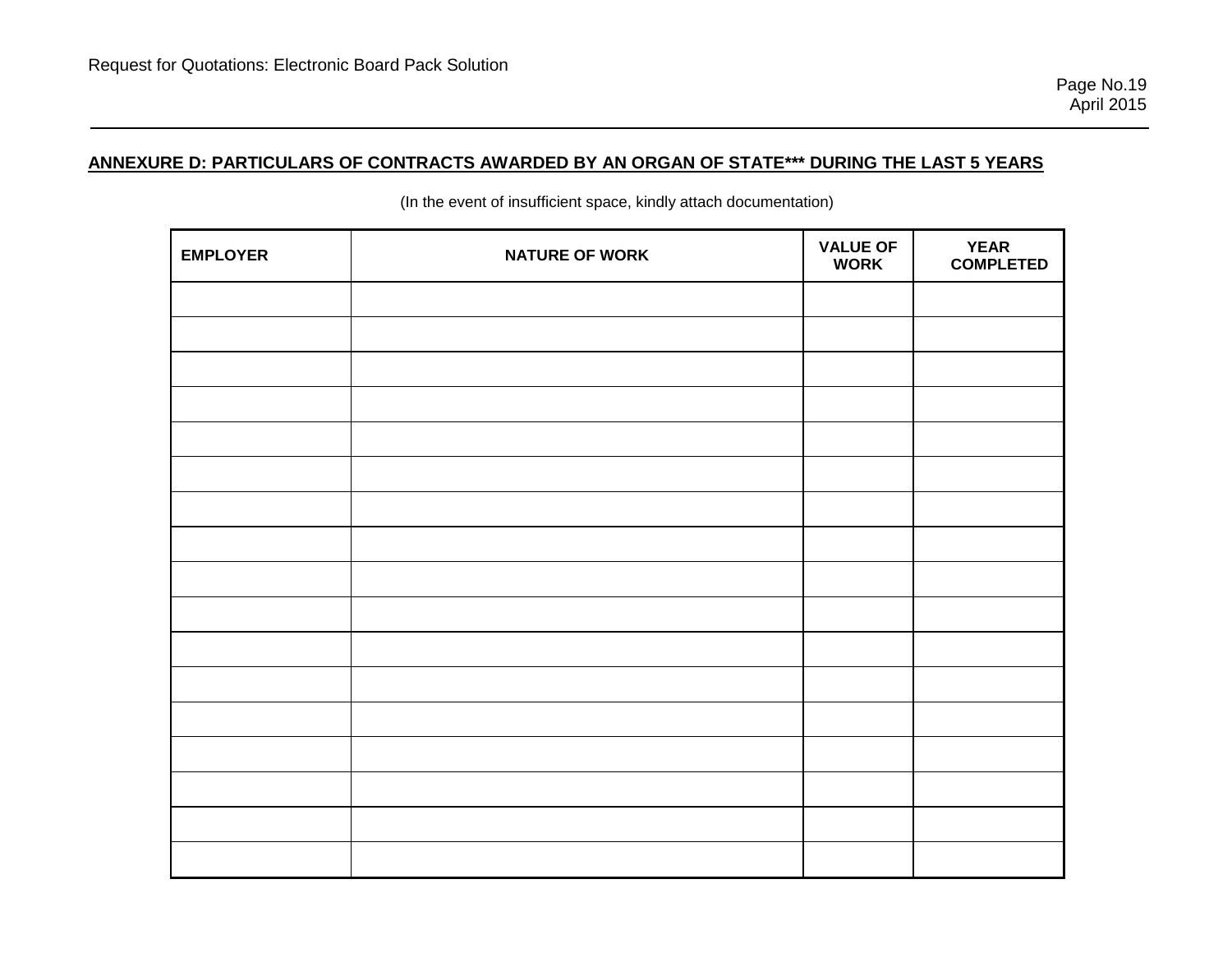## ANNEXURE D: PARTICULARS OF CONTRACTS AWARDED BY AN ORGAN OF STATE\*\*\* DURING THE LAST 5 YEARS cont.

| <b>EMPLOYER</b> | <b>NATURE OF WORK</b> | <b>VALUE OF</b><br><b>WORK</b> | <b>YEAR</b><br><b>COMPLETED</b> |
|-----------------|-----------------------|--------------------------------|---------------------------------|
|                 |                       |                                |                                 |
|                 |                       |                                |                                 |
|                 |                       |                                |                                 |
|                 |                       |                                |                                 |
|                 |                       |                                |                                 |
|                 |                       |                                |                                 |
|                 |                       |                                |                                 |

**\*\*\* Organ of State means-**

- a) a national or provincial department:
- b) a municipality;
- c) a constitutional institution defined in the Public Finance Management Act, 1999 (Act No. 1 of 1999);
- d) Parliament;
- e) a provincial legislature;
- ◆ f) any other institution or category of institutions included in the definition of "organ of state" in section 239 of the Constitution and recognised by the [Minister](javascript:void(0);) by notice in the *Government Gazette* as an institution or category of institutions to which [this Acta](javascript:void(0);)pplies

Signature **Position** 

…………………………………………………….. .……………………………………………………..……..

*(of person authorised to sign on behalf of the organisation)*

Name of Bidder Date

……………………………………………………. ………………………………….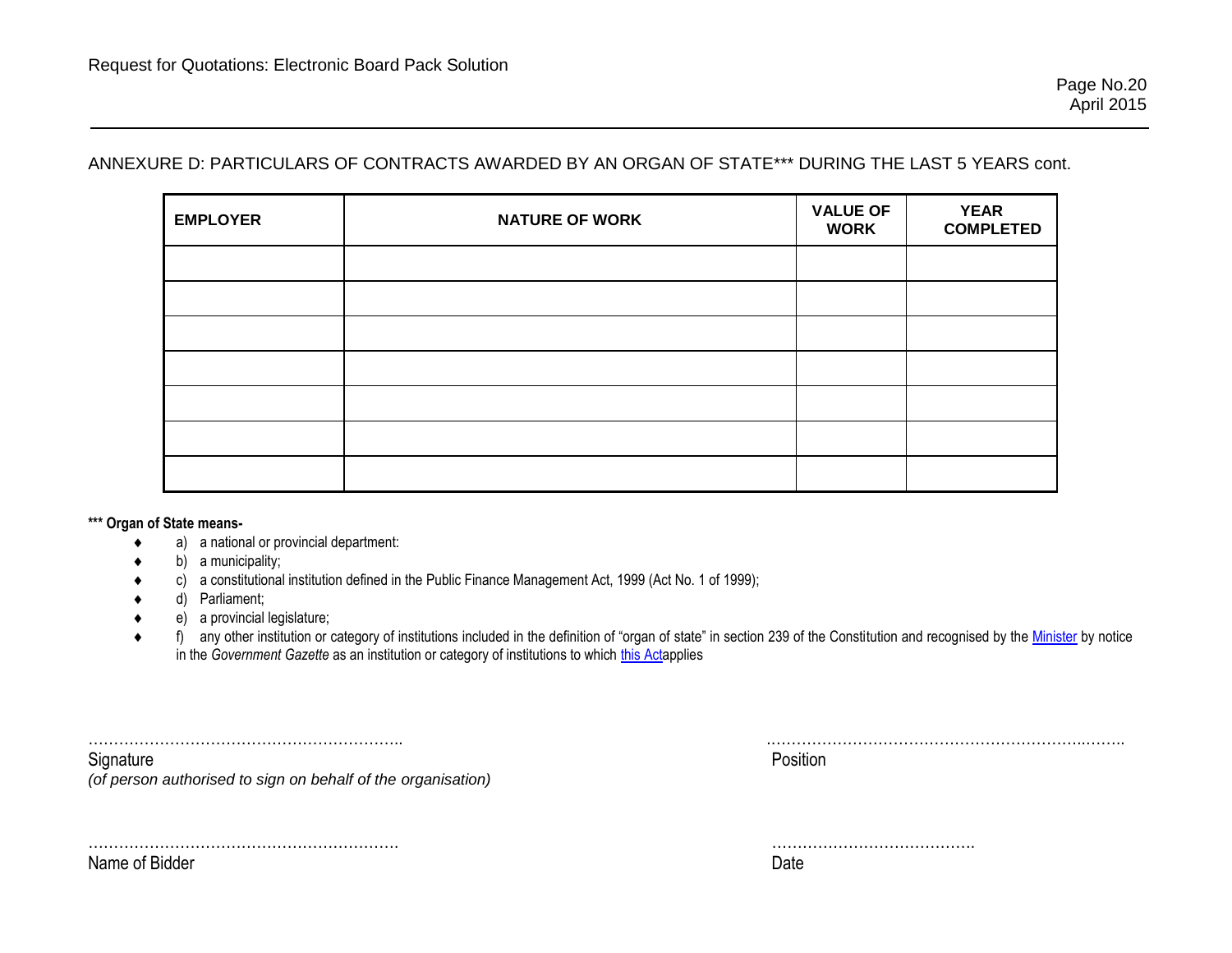### **ANNEXURE E: CERTIFICATE OF INDEPENDENT BID DETERMINATION**

I, the undersigned, in submitting the accompanying bid:

*: Supply and Installation of an electronic Board Pack Solution* 

in response to the invitation for the bid made by:

*Johannesburg Development Agency*

do hereby make the following statements that I certify to be true and complete in every respect:

I certify, on behalf of:

(Name of Bidder)

 $\hbox{and}\hskip1cm \hbox{that}$ 

- 1. I have read and I understand the contents of this Certificate;
- 2. I understand that the accompanying bid will be disqualified if this Certificate is found not to be true and complete in every respect;
- 3. I am authorized by the bidder to sign this Certificate, and to submit the accompanying bid, on behalf of the bidder;
- 4. Each person whose signature appears on the accompanying bid has been authorized by the bidder to determine the terms of, and to sign, the bid, on behalf of the bidder;
- 5. For the purposes of this Certificate and the accompanying bid, I understand that the word "competitor" shall include any individual or organization, other than the bidder, whether or not affiliated with the bidder, who:
	- (a) has been requested to submit a bid in response to this bid invitation;
	- (b) could potentially submit a bid in response to this bid invitation, based on their qualifications, abilities or experience; and
	- (c) provides the same goods and services as the bidder and/or is in the same line of business as the bidder
	- The bidder has arrived at the accompanying bid independently from, and without consultation, communication, agreement or arrangement with any competitor. However communication between partners in a joint venture or consortium will not be construed as collusive bidding.
- 7. In particular, without limiting the generality of paragraph 6 above, there has been no consultation, communication, agreement or arrangement with any competitor regarding:
	- (a) prices;
	- (b) geographical area where product or service will be rendered (market allocation);
	- (c) methods, factors or formulas used to calculate prices;
	- (d) the intention or decision to submit or not to submit a bid;
	- (e) the submission of a bid which does not meet the specifications and conditions of the bid; or
	- (f) bidding with the intention not to win the bid.